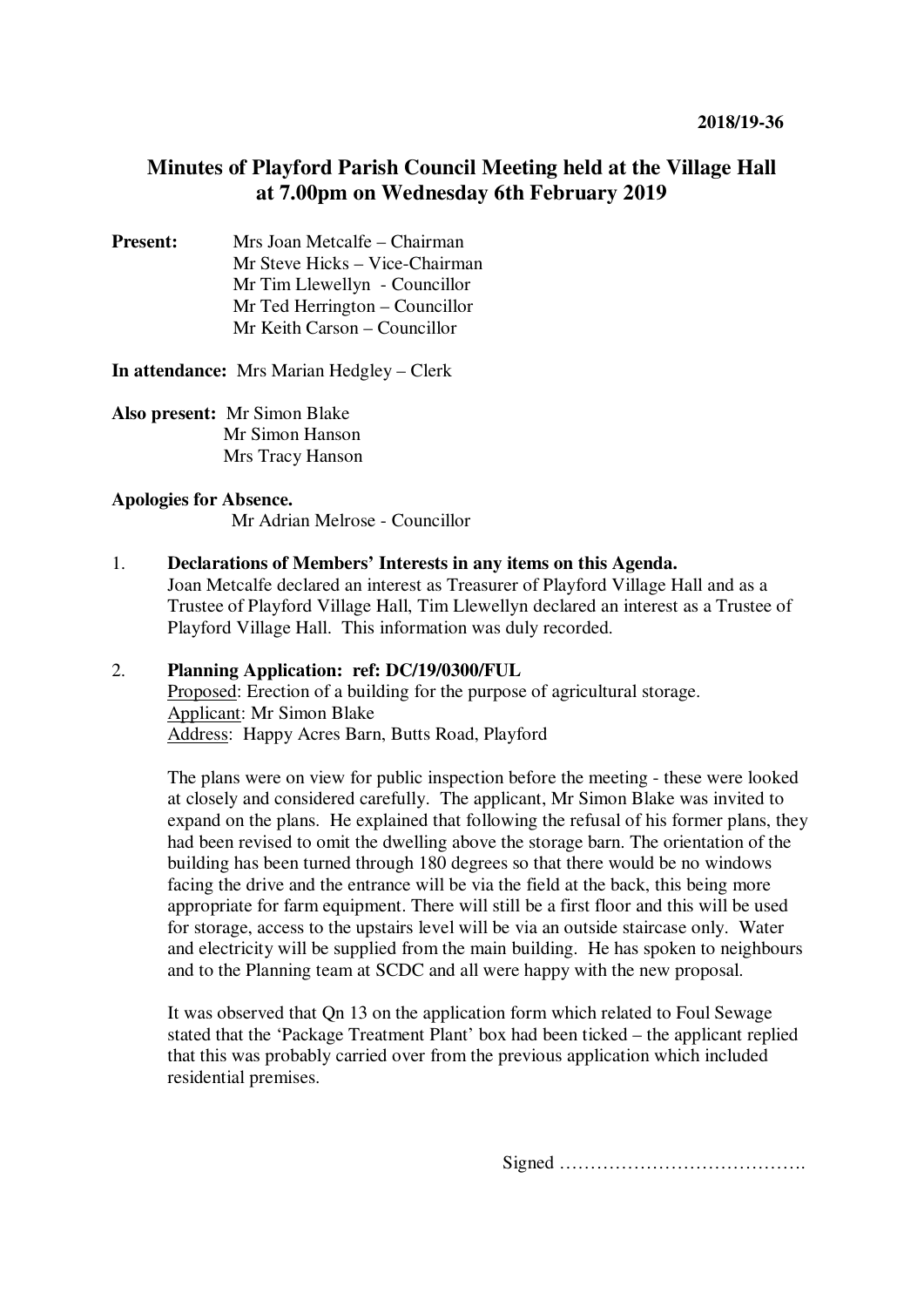It was also suggested that the size of the building was somewhat bigger than was justifiable for an agricultural store. The height of the ridge was estimated to be 8m but trees will be planted to (eventually) obscure the building from the drive.

Joan Metcalfe proposed a motion to support the application, the general view was that it would be acceptable as an agricultural storage unit but unease was expressed that it might in time be changed into a residential dwelling .

Voting was 4:0 in favour of the application with one abstention - the clerk will convey to SCDC Planning team the sentiments of the council regarding future use of the building.

#### 3. **Planning Application: ref: DC/19/0307/FUL**

 Proposed: Rear and side extension with minor internal and external alterations. Applicant: Mr Simon Hanson Address: Archway Cottage, Butts Road, Playford, IP6 9DP

These plans were also on view for public inspection before the meeting and were looked at closely and considered carefully.

Simon Hanson applicant, explained the plans, which involve filling in a square corner at the rear of the property to extend the kitchen and extending a current store room at the front of the property to create a dog room and a study. The new kitchen area will have a glazed lantern area fitted into a flat roof. The immediate neighbours have seen the plans and have no objections.

Joan Metcalfe proposed a vote to support this application, and this was agreed unanimously.

#### 4. **AOB**

Keith Carson reported that the signpost in Church Lane for FP8 leading to Spring Meadow had been knocked down, Steve Hicks thought it had been reinstated, clerk will check and report to Highways if necessary. There is continued concern about the grass verge being churned up by vehicles parked outside properties on the right hand side at the top of Church Lane. Clerk to write to Flagship Housing to confirm how far their ownership of this verge extends and whether they can exert any influence over their tenant to curb this practice of parking on the grass verge.

The broken underground drain in the garden of no. 4 Church Lane continues to pose a problem by creating a stream of water trickling down the footpath to Spring Meadow. This is currently under investigation by a consultant engaged by the housing association but as yet, ownership of the pipe has not been confirmed. The clerk has recently chased up progress on this and will continue to do so.

Signed ………………………………….